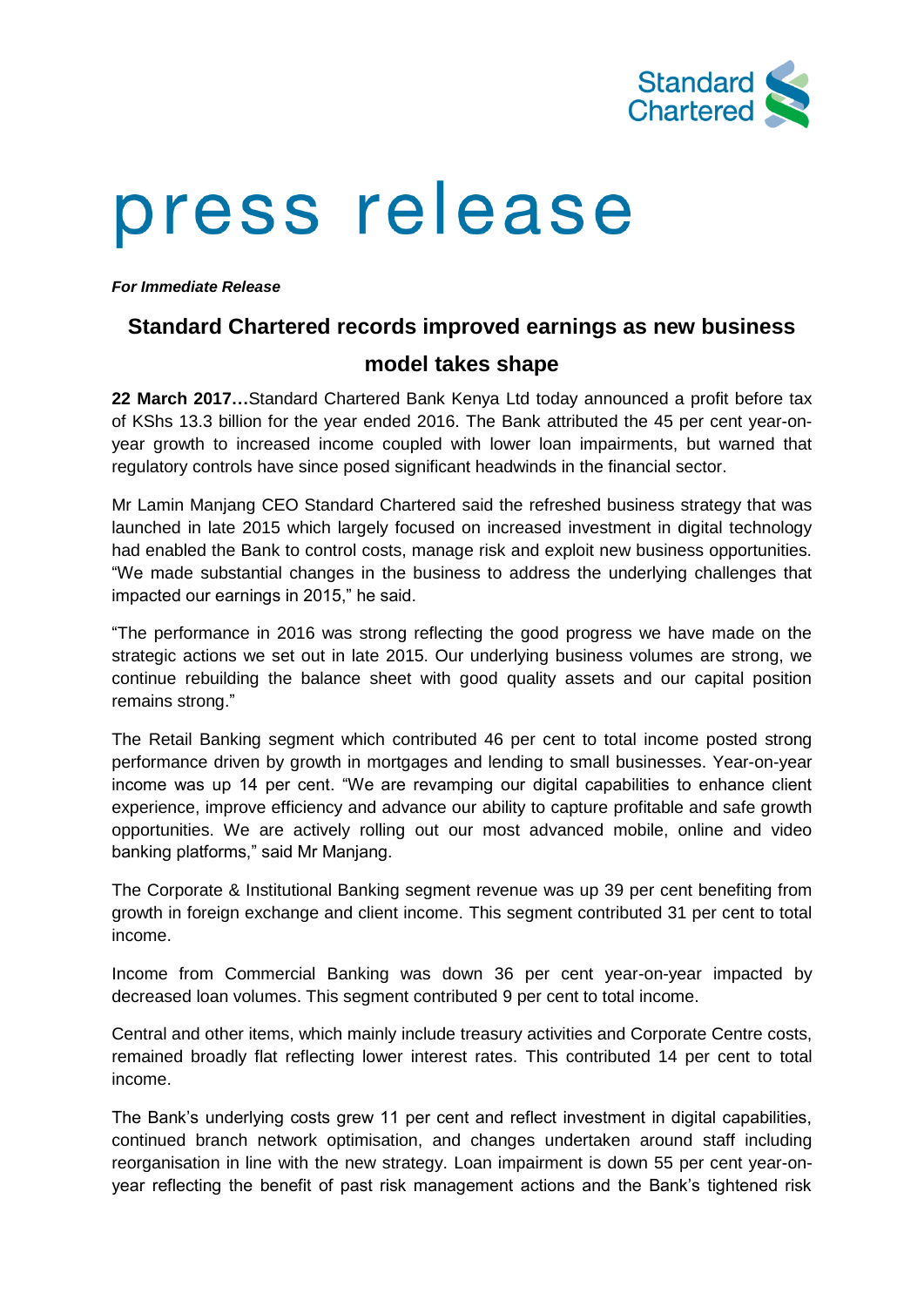

tolerances. Credit quality was broadly stable with gross non-performing loans increasing marginally to KShs 15 billion. The cover ratio increased to 69 per cent (2015: 56 per cent).

Mr Manjang however noted that the growth trajectory was impacted in the fourth quarter following the implementation of the Banking (Amendment) Act, 2016. "The full effect of the legislation is expected to be felt across the industry in 2017. At the moment we are witnessing a significant deceleration in credit growth," he said.

Customer loans and advances increased by seven per cent as the Bank continues to focus on disciplined balance sheet management and more selective asset origination. "We have a balance sheet that gives us a strong foundation to support our growth ambitions for the future. Our balance sheet is highly liquid with advances to deposits ratio at 66 per cent. We remain a customer deposit funded bank with the Current Account and Savings Account, CASA, balances at 71 per cent (2015: 76 per cent). We are confident that the initiatives that we have put in place across our business will see our balance sheet grow strongly," he said.

The strong capital base with a total capital ratio of 21 per cent positions the Bank well to continue taking advantage of opportunities for business growth as well as making healthy returns to investors.

To mitigate against the anticipated slow down in the sector, Mr Manjang said the Bank will continue to invest in digital technology to enhance operational efficiency. He said: "We have put in place the requisite fundamentals to ensure that we remain efficient and competitive. We have prioritised diversification of revenue streams with heightened focus on Wealth Management and Trade."

The Board has resolved to recommend the payment of a final dividend for the year of KShs 14.00 for every ordinary share of KShs 5.00. This, in addition to the interim dividend paid in August 2016 of KShs 6.00 for every ordinary share of KShs 5.00, brings the total dividend to KShs 20.00. This compares to a total dividend of KShs 17.00 per ordinary share paid in 2015.

ENDS

#### **For more information please contact:**

Tom Indimuli

0772066592

[Tom.Indimuli@sc.com](mailto:Tom.Indimuli@sc.com)

#### **Note to Editors:**

**Standard Chartered**

We are a leading international banking group, with more than 80,000 employees and a 150-year history in some of the world's most dynamic markets. We bank the people and companies driving investment, trade and the creation of wealth across Asia, Africa and the Middle East. Our heritage and values are expressed in our brand promise, Here for good.

Standard Chartered PLC is listed on the London and Hong Kong Stock Exchanges as well as the Bombay and National Stock Exchanges in India.

For more information please visit [www.sc.com.](https://thebridge.zone1.scb.net/www.sc.com) Explore our insights and comment on our blog, [BeyondBorders.](https://thebridge.zone1.scb.net/www.sc.com/BeyondBorders) Follow Standard Chartered on [Twitter,](https://thebridge.zone1.scb.net/twitter.com/StanChart)[LinkedIn](https://thebridge.zone1.scb.net/www.linkedin.com/company/standard-chartered-bank) and [Facebook.](https://thebridge.zone1.scb.net/www.facebook.com/standardchartered)